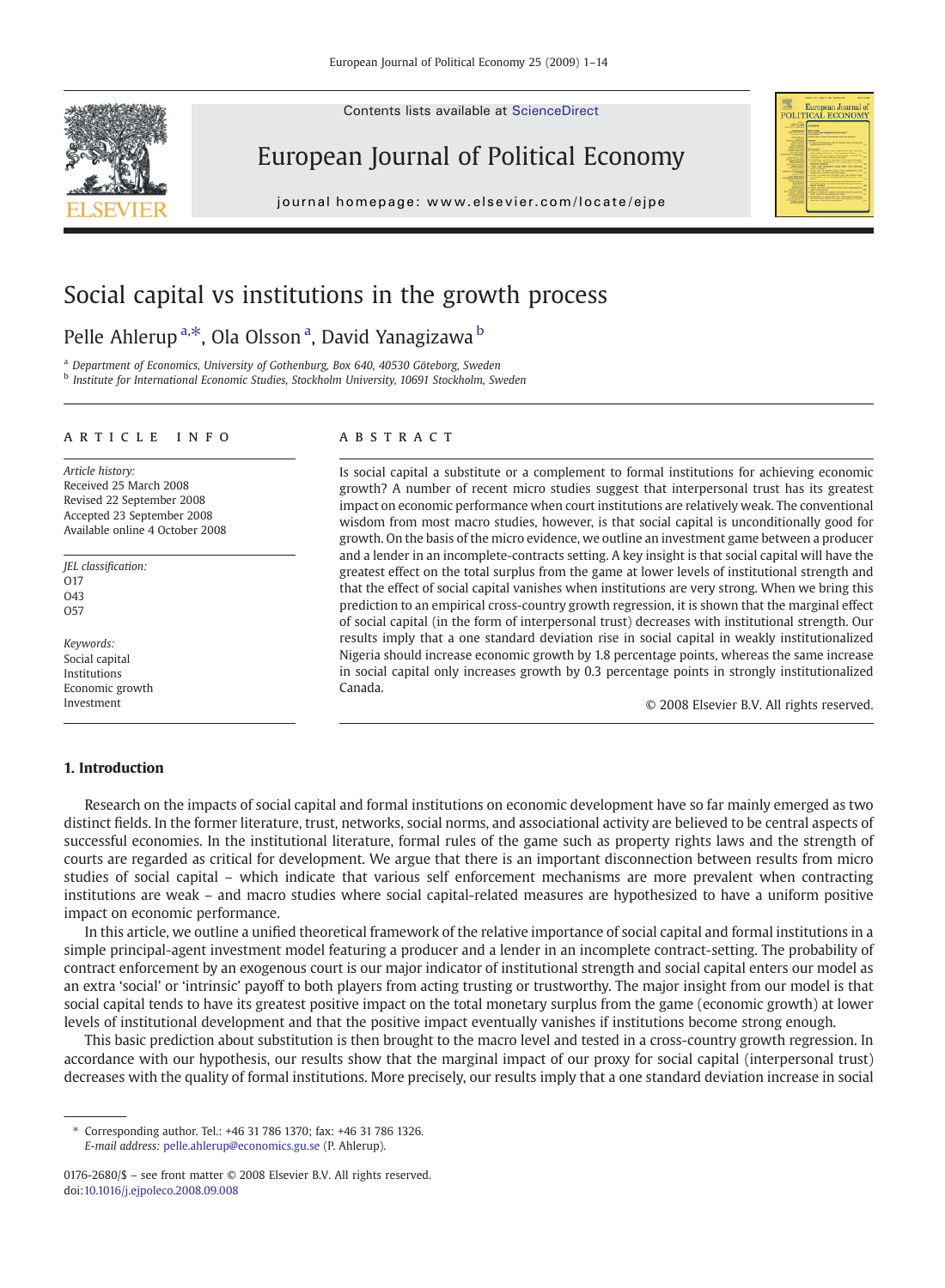capital leads to a 1.10 percentage points increase in the growth rate among countries at the 25th percentile of institutional strength, whereas the effect among countries at the 75th percentile of institutional strength is only 0.36 percentage points. Our results are robust to using an instrumental variables-methodology where we take into account that social capital and institutions might be endogenous to growth or indeed have a causal impact on each other.

Our approach combines two major types of building blocks: (1) The literature on the macroeconomic effects of formal institutions and (2) the extensive empirical literature on the micro and macro effects of social capital. Starting with institutional economics, this tradition emphasizes how formal institutions such as those regulating the strength of property rights, the constraints against the executive, and the power of courts are fundamental determinants of long-run growth. Following in the footsteps of [North \(1981, 1990\),](#page--1-0) a number of seminal contributions have emerged over the recent decade such as [Knack and Keefer](#page--1-0) [\(1995\)](#page--1-0), [Hall and Jones \(1999\),](#page--1-0) [Acemoglu et al. \(2001, 2002\),](#page--1-0) [Acemoglu and Johnson \(2005\)](#page--1-0), and [Banerjee and Iyer \(2005\)](#page--1-0). These studies all show that good formal institutions are strongly associated with prosperity, although joint endogeneity problems are still an important econometric issue in the literature. Unlike our study, this literature also aims at explaining why some countries have better formal institutions than others. None of these studies, however, attempt to quantify the effect of informal institutions such as social networks or interpersonal trust. [Acemoglu and Johnson \(2005\)](#page--1-0) differentiate between court ('contracting') and property rights institutions, but do not study the impact of private enforcement mechanisms.

Social capital is arguably one of the most elusive concepts in social science. As discussed by [Bjornskov \(2006\),](#page--1-0) there are at least three important dimensions of social capital: generalized trust, social norms, and associational/network activity. In this paper, we will focus on social capital as generalized trust among people, i.e. an optimistic expectation about the behavior of fellow citizens, many of whom we do not know personally. The empirical cross-country macro literature on social trust includes seminal contributions by [Knack and Keefer \(1997\)](#page--1-0) and [Zak and Knack \(2001\).](#page--1-0) <sup>1</sup> The paper most closely related to ours is [Zak and Knack](#page--1-0) [\(2001\)](#page--1-0) who regress economic growth on both levels of interpersonal trust (from World Value Surveys, WVS) and on an index of formal institutional strength in a cross-section of 41 countries, most of which are industrialized. The authors find that interpersonal trust is positively and significantly related to growth when holding formal institutions constant. However, they do not explore the possibility of non-linear effects of trust that depend on different levels of formal institutions. In a robustness analysis of [Zak and Knack \(2001\)](#page--1-0), [Beugelsdijk et al. \(2004\)](#page--1-0) find that the results are in general fairly robust, even when including some institutions-related measures (such as religion and political instability), but that the marginal impact of trust is greater in low-trust countries. Similarly, [Tabellini \(2006\)](#page--1-0) finds a positive effect of interpersonal trust on growth in European regions using an instrumental variable approach, but does not analyze any differential effects depending on formal institutions.<sup>2</sup>

The overall picture in the micro studies is mixed but nevertheless suggests that social capital has a larger effect on economic performance when formal institutions are weak. [Table 1](#page--1-0) shows a summary of some of the more well-known studies.<sup>3</sup> For instance, [Bigsten et al. \(2000\)](#page--1-0) and [Fafchamps and Minten \(2002\)](#page--1-0) both confirm that social capital has a strong role when property rights and courts are working imperfectly. The main hypothesis that emerges from these micro studies is therefore that social trust and formal institutions should be primarily substitutes in the growth process at the macro level.

Our paper is not the first effort that tries to understand how micro results on trust can be translated to a macro level. [Beugelsdijk](#page--1-0) [\(2006\)](#page--1-0) argues that it is conceptually difficult to move from micro results to a macro level when it comes to social capital and that generalized trust as measured by the WVS might actually capture the quality of formal institutions, a claim that [Uslaner \(2008\)](#page--1-0) strongly refutes.<sup>4</sup> In a similar vein, [Bjornskov's \(2006\)](#page--1-0) empirical analysis suggests that social trust has a positive impact on the quality of government, whereas [Rothstein \(2000\)](#page--1-0) argues that it is rather good government that causes general trust. Our analysis departs from these studies by treating social trust and institutions as two distinct factors and by estimating whether they are substitutes in development, as our model predicts. Furthermore, our use of instrumental variables arguably neutralizes the concerns referred to above about the possible linkages between generalized trust and formal institutions.

In summary, we argue that our article offers two specific contributions to the literature. Firstly, our simple modelling framework rationalizes the empirical regularity from the micro level that social capital affects growth and investment mainly when institutions are relatively weak. Secondly, our article is the first one to demonstrate empirically (and with the use of IVmethods) that generalized trust and institutional quality are substitutes for growth.

The article is organized as follows. In Section 2 we present the model and derive the key results for the relevance of social capital and institutions. In Section 3 we display the empirical specifications and present the results. Section 4 concludes the exposition.

### 2. The model

In order to provide an aid for thinking about the effects of institutions and social capital on growth, we present in this section a simple model of an investment game between a Lender and a Producer, inspired by the empirical literature referred to above. The purpose of the model is to provide a micro-foundation for our hypotheses regarding the interrelationships between social capital and institutions at the macro level.

<sup>1</sup> See [Durlauf \(2002\)](#page--1-0) and [Durlauf and Fafchamps \(2005\)](#page--1-0) for a critical discussion of this line of research.

<sup>&</sup>lt;sup>2</sup> Tabellini uses data from 69 regions in 8 Western European countries and includes country fixed effects. The instruments used are literacy rate around 1880 and constraints on the executive in the years 1600–1850. However, he does not include any measures of formal institutions at the regional level. Studying data from 54 European regions, [Beugelsdijk and van Schaik \(2005\)](#page--1-0) find that associational activity is the best predictor or growth.

 $3$  The results referred to in the table should not be thought of as having a perfect correspondence with each other or with our model since the mentioned studies all use different methodologies. We believe they still well illustrate our basic point.

<sup>4</sup> See also Beugelsdijk's recent reply to Uslaner [\(Beugelsdijk, 2008\)](#page--1-0).